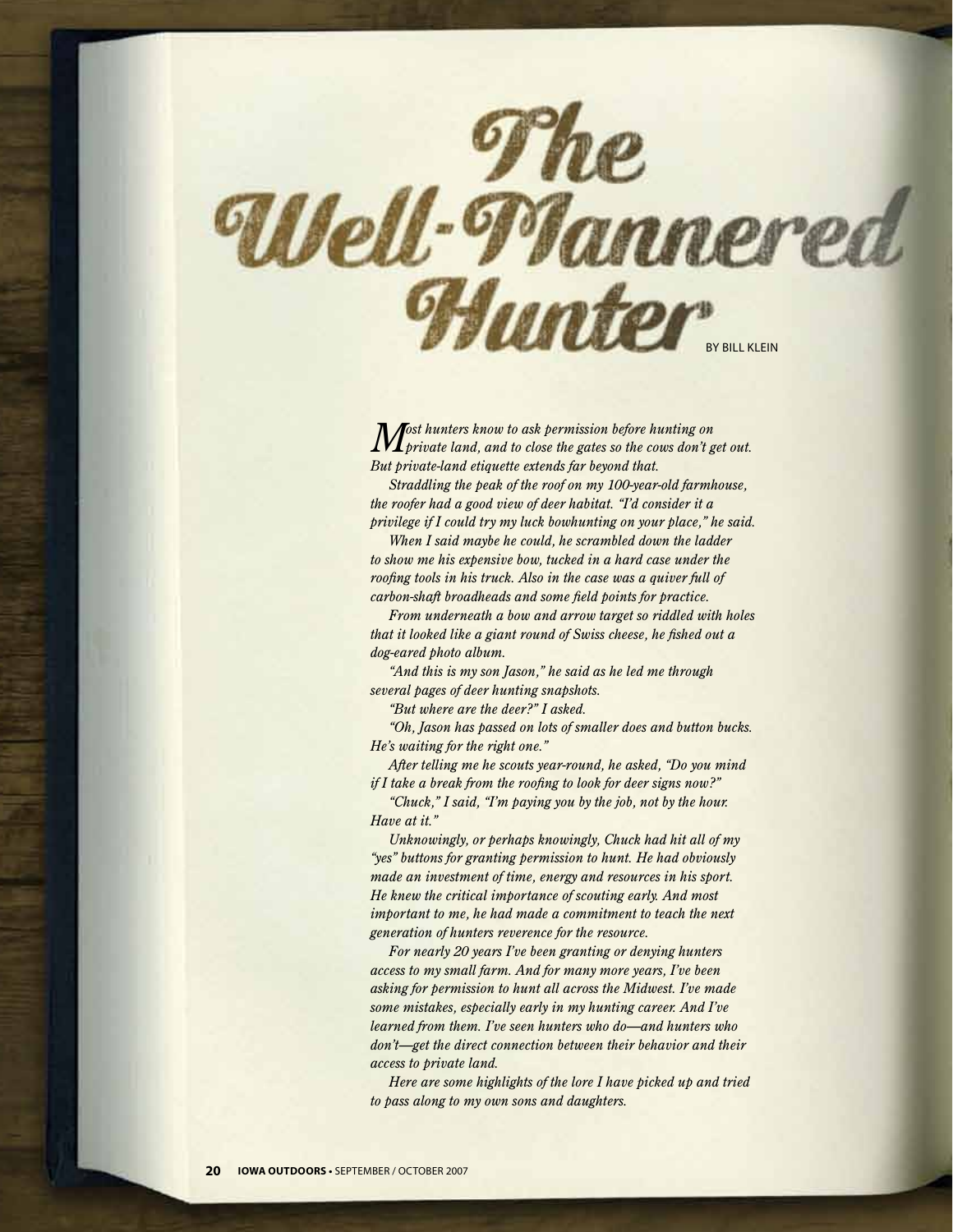# Scout For Land

One of my axioms of hunting: Go where the game is. Check out the wildlife population in your desired area. Then plan one or more scouting trips at least a month in advance of the season opener.

Take along a plat map book of the county you are scouting. If you see game while you are driving around, mark the location on the map. The plat book provides the landowner's name, then you can use the telephone directory or Internet to look up a phone number or mailing address to contact the owner later. Many county offices sell plat maps of individual townships (six square miles) or a plat map book of all townships in a county.

# Talk to the Landowner

Whenever possible, ask for hunting permission face to face. It's much easier for a landowner to say "no" over the phone.

When you meet the landowner, light up your face with your warmest smile and state who you are. Begin the discussion by referring to the plat map. The map labels you a serious hunter intent on not trespassing, and it enables you to show the owner where you would like to hunt. Specify when and for what species you plan to hunt. Be candid about how many hunters will be with you. Try to keep your group small.

Property owners like to know who is hunting on their land. When I approach landowners, I always hand them one of my hunter's cards. One side of the card has my name, address, and phone number, and a picture of my dog and me. The flip side has my hunter honor code. I invested about \$35 in my cards at a local print shop.



# Introduce Young Hunters

If you plan to have youngsters hunt with you, have them tag along when you ask for permission. This experience ser ves as a good example for young hunters, and their presence enhances your chance for success in securing permission. Young people bring the right kind of emotions to the moment—anticipation, excitement and joy. And adults find it harder to disappoint children.

If the answer is "no," always say, "Thank you, just the same." I've been stopped in my retreat to my truck several times by people who changed their mind because of my courteous behavior.

If the answer is "yes," ask the landowner to tell you where not to hunt. Mark the location of livestock, standing crops, and any other off-limits sections in pencil on your plat map.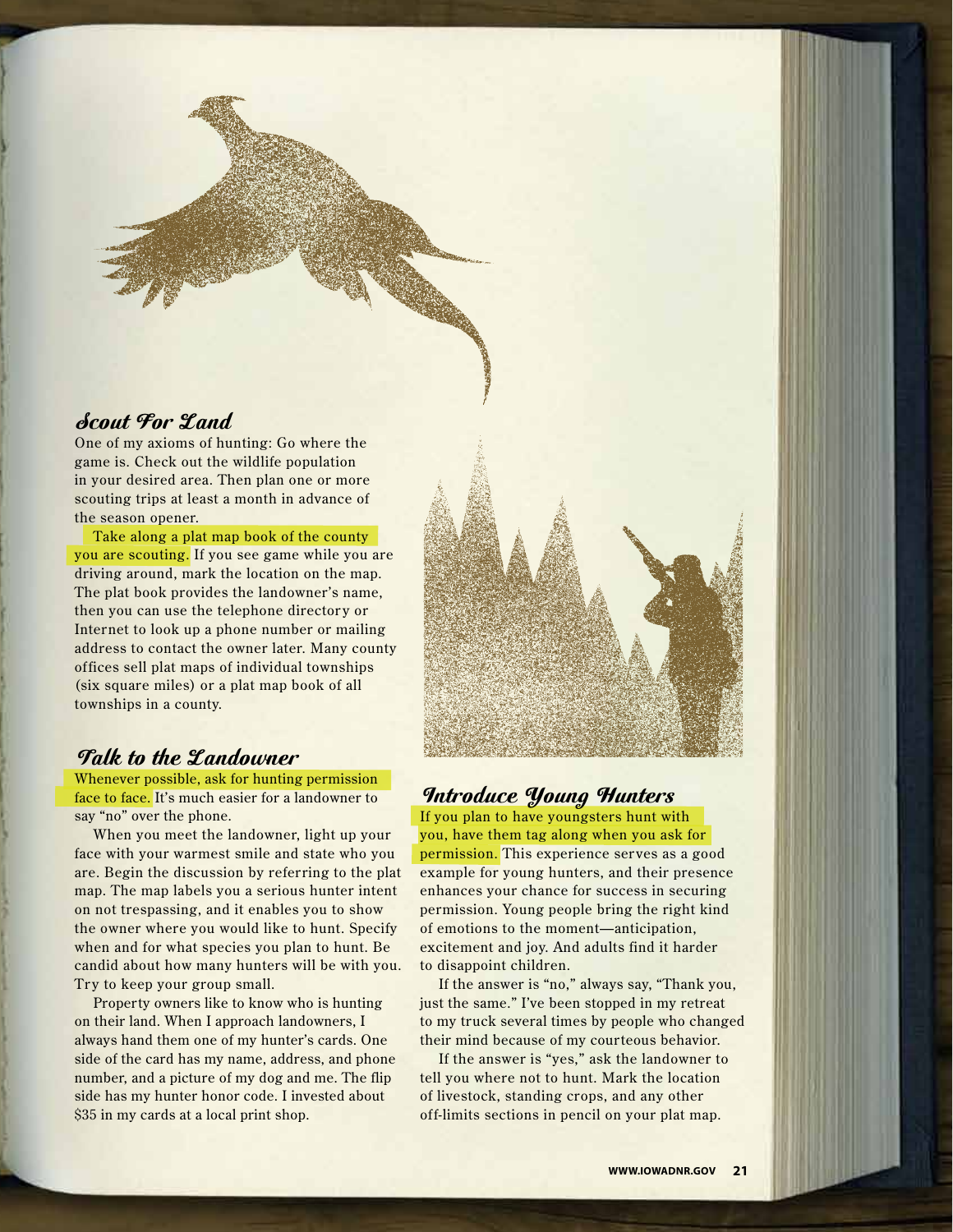#### Plan to Walk

On the day of the hunt, park near the landowner's home, let him or her know you've arrived, and then walk—don't drive—to the hunting ground. Walking is one of the joys of hunting. And it assures you won't be mashing crops with a 5,000-pound pickup truck.

If you are hunting with a dog, make sure your host has agreed to that. Use a leash until you are away from cats and other temptations. Remember, how you and the other members of your hunting party conduct yourselves will dictate whether you will be welcomed back—or not.

#### Stick to Your Stated Time and Quarry

A yes from a landowner doesn't mean carte blanche to hunt anything anytime. Agree on what quarry you will hunt and when you will hunt. Never assume permission to hunt is for any other day than that one you asked to hunt.

I gave a fellow permission to hunt deer on my property last fall. Hearing several reports from his shotgun before 8 a.m., I thought he was either shooting poorly or had multiple tags to fill. But when he came back to his truck, he was carr ying two pheasants. When I reminded him of the 8 a.m. start time on pheasants, he said, "I don't have my watch with me."

Wear your watch. And if you say you want to hunt deer, stick to deer.

#### Alter the Land Only With Permission

If you want to put up a deer stand, first discuss its construction, placement and dismantling. If you need to trim branches to open shooting lanes, get the landowner's approval before whacking away.

If you are camping overnight on the property, a campfire is nice; but first ask if you may build one. Always judge dry conditions, humidity and wind before lighting a fire. When in doubt about your ability to contain a fire, do without.

A good rule of thumb: Leave things as you found them. Assume you will be cleaning your game at your own home. In case circumstances such as warm weather dictate gutting immediately, get your host's permission before unsheathing your knife. Ask if you should bury the gut pile.

A compact shovel is a handy tool on all kinds of hunts. Besides using it to clean up after drawing game, you can use it to dig a latrine. The same deer hunter who shot birds on my property also left some toilet paper, flagging his open-air spot, which my black lab found and rolled in.

# Say Thanks in Many Ways

After the hunt, take a moment to stop and say thanks. If you've been successful, ask if the landowner would enjoy a share of the harvest. Deliver cleaned, wrapped and labeled game as soon as possible. Remember to give your host a game receipt with your name, address, and hunting license ID number; the recipient's name and address; a description of the gift (including quantity of each species); and the date.

When you are hunting someone's property, you might notice a problem, such as a broken fence or a tree down across a tractor path. Tell your host what you have seen and offer to help fix it.

When you've hung up your hunting boots for another season, write a follow-up letter to your hosts. I once sent a photograph of my daughter to a farm couple who hosted her first pheasant hunt. When I returned a year later, I was pleased to see